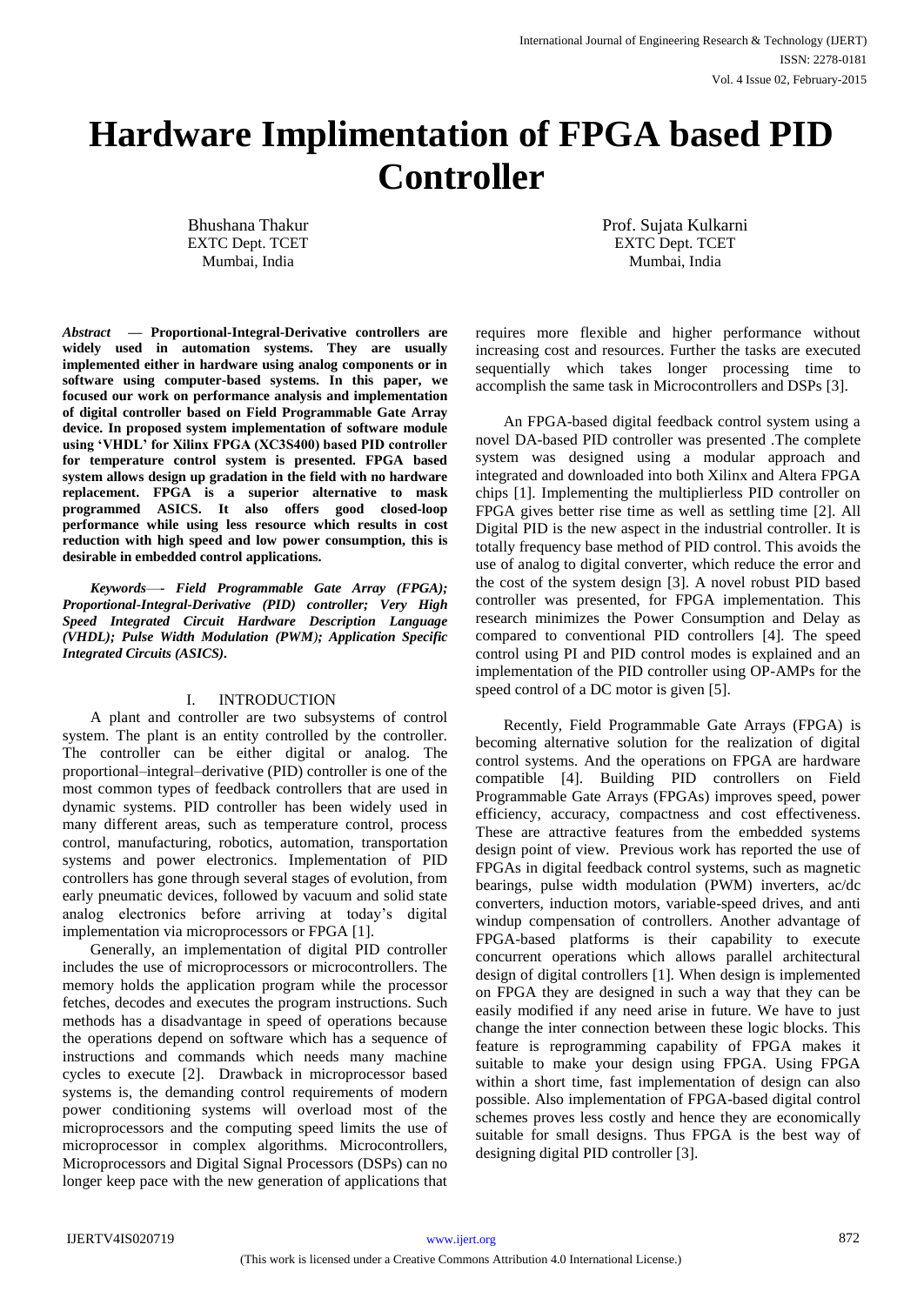## II PID CONTROLLER

The PID algorithm consists of three modes proportional, integral and derivative mode. It has a simple control structure which was understood by plant operators which they found relatively easy to tune. Since many control systems using PID controller have proved its satisfactory performance, it still has a wide range of applications in industrial control and it has been an active research topic for many years [4].



Fig. 1 Block diagram of a general PID based feedback control system.

 The equation that describes the PID controller behavior in continuous time domain is  $\mathbf{r}$  and

$$
u(t) = Kp e(t) + Ki \int e(t)dt + Kd \frac{ae(t)}{dt}
$$

$$
= Kp [e(t) + \frac{Ki}{Kp} \int_0^t e(t) dt + \frac{Kd}{Kp} \frac{de(t)}{dt}]
$$

$$
= Kp [e(t) + \frac{1}{Ti} \int_0^t e(t) dt + Td \frac{de(t)}{dt}]
$$

Where,  $K_p \rightarrow$  proportional gain

 $K_i \rightarrow$  integral gain

$$
K_d \rightarrow
$$
 derivative gain

Transfer function of PID controller, is by taking Laplace transform.

$$
\frac{u(s)}{e(s)} = Kp[1 + \frac{1}{Ti\,S} + TdS]
$$

Integral time constant,

$$
Ti = \frac{Kp}{Ki}
$$

Derivative time constant,

$$
Td = \frac{Kd}{Kv}
$$

$$
\frac{u(s)}{e(s)} = Kp + \frac{Ki}{S} + KdS
$$

$$
\frac{u(s)}{e\left(s\right)}=Kp\left[\,1+\frac{1}{Ti\,S}+\,Td\,S\,\right]
$$

Now apply the backward difference method, Then,

$$
u(t) = e(t)Kp [1 + \frac{Ts}{Ti(1 - z^{-1})} + Td \frac{1 - z^{-1}}{Ts}]
$$

$$
u(t) = u(t-1) + Kp \left[\, e(t) - e(t-1) \right] + \frac{Kp \, Ts}{Ti} e(t) + \frac{Kp \, Td}{Ts} \left[\, e(t) - 2e(t-1) + e(t-2) \right]
$$

$$
u(t) = u(t-1) + Kp [e(t) - e(t-1)] + Ki Ts e(t) + \frac{Kd}{Ts} [e(t) - 2e(t-1) + e(t-2)]
$$

$$
= (Kp + Kd) e(n) + Ki \sum_{n=1}^{j} e(j) - Kd e(n-1)
$$

$$
= Kp \; e(n) + Kd \; e(n) - Kd \; e(n-1) + Ki \; \sum_{n=1}^{j} e(j)
$$

$$
= Kp \, e(n) + Kd \, [e(n) - e(n-1)] + Ki \, \sum_{n=1}^{j} e(j)
$$

$$
U(n) = (Kp + Kd) e(n) + Ki \sum_{j=1}^{n} e(j) - Kd e(n-1)
$$

From above equation and following [7] we can construct the algorithm's block diagram as shown in figure 2.



Fig 2: digital PID controller algorithm [7].



Fig 3. Simulation result for PID controller at set point 50 (from Fig. 2).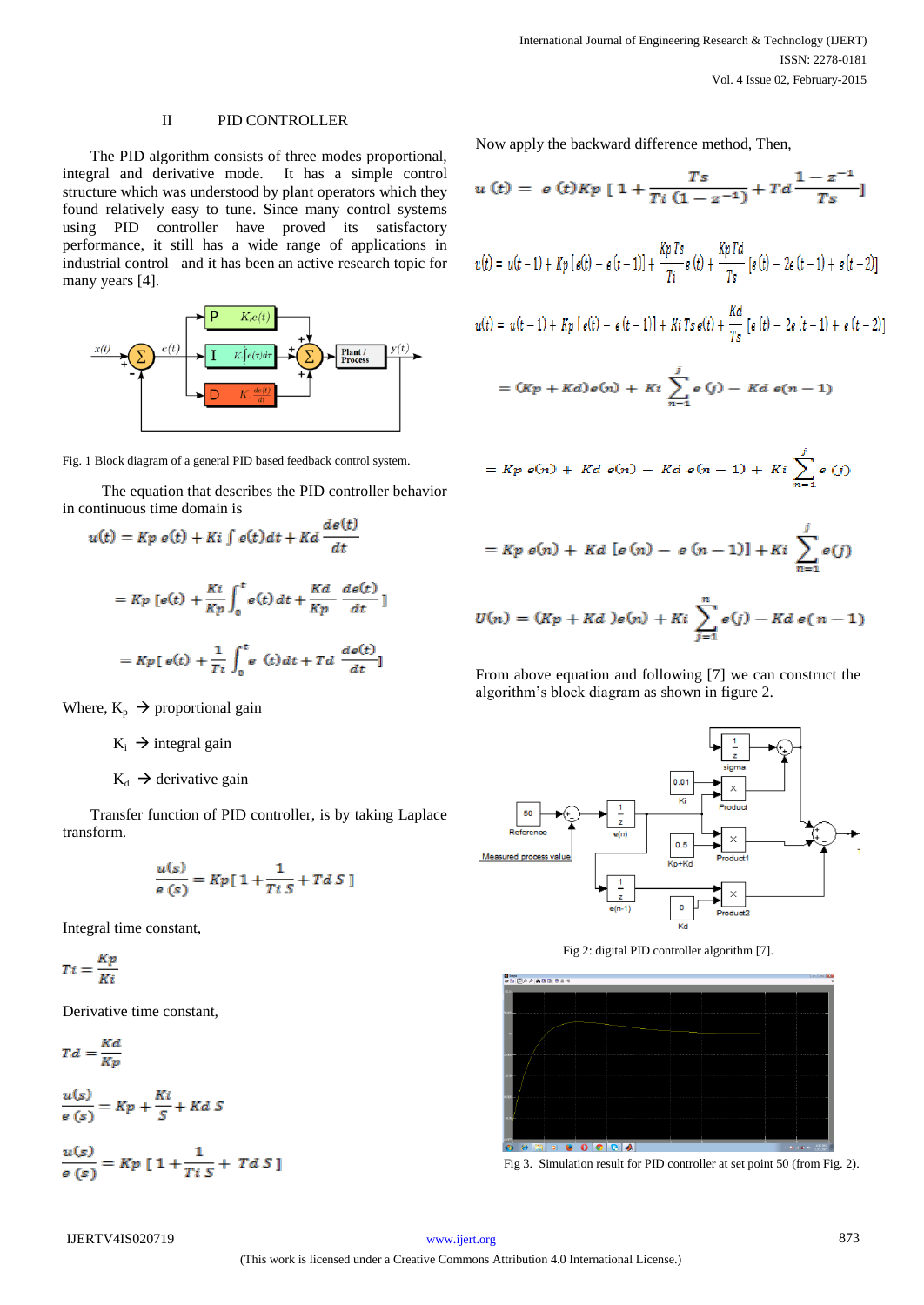The proportional control (Kp) is used so that the control signal responds to the error immediately. But the error is never reduced to zero and an offset error is inherently present. In order to remove the offset error the integral control action is used. Derivative control is used to dampen out oscillations in the plant response. The presence of derivative control reduces the need of Kp being large to achieve stability [5].



Fig .4 Application based block diagram.

#### III. PID CONTROLLER & PULSE WIDTH MODULATOR

The PID controller follows the classical structure. It contains two saturation blocks one for the overall sum and the other for integral part as shown in figure 5. The controller has a pipeline structure of three stages, in other words, it needs three clock cycles to perform all the operations. In order to improve the area and speed, hardware multipliers have been used. These multipliers are included in the Spartan 3 family of Xilinx and subsequent FPGAs. These multipliers have 15 bit input data bus and are signed. This leads to optimum implementation when the fixed point implementation uses less than 15 bit in two's complement [4].



Fig. 5. Block diagram of robust PID controller.

The PWM modulator admits a two's complement input and transforms it into a PWM signal as shown in figure 6. The PWM module also generates the enable signal for the control loop. This makes the PID controller begin a new cycle and calculate a new PWM input value.



Fig.6. Block diagram of PWM modulator.

The basic principle is, a data register stores the value which is loaded on to the Up/Down counter. When the counter reaches its terminal count. This counter is used to generate the pulse width modulation. A data register is used to store the value for the counter. Value determines the width of the pulse. The Up/Down Counter loaded with a new value from the data register when the counter reaches its terminal count. PWM out is generated by Toggle Flip-flop. When data value is first loaded, counter counts-down from data value to zero. Now terminal count and PWM signals are Low. When counter goes through 0 transition state, terminal count (TC) is generated. Triggers Toggle Flip-flop drives PWM signal high. Now Data value is re-loaded and counting proceeds up to maximum value. Again Terminal count (TC) is generated when counter reaches its maximum value. This drives PWM signal to toggle from high to low. The cycle repeats when the Data value is re-loaded. The direction of counter is controlled by PWM signal. The counter is set to count down when PWM is Low, and count up when PWM is high. The Terminal count signal controls data value loaded to counter from data register. The data is loaded when terminal count is high. The duty cycle of PWM signal is controlled by data value.

#### IV. CONCLUSION

In proposed system, a FPGA-based design approach is applied to design a temperature control system. In general, embedded control designers need to go through three phases in the design of digital control systems: 1) software modeling/simulation in an environment such as Matlab/Simulink; 2) hardware implementation; and 3) post synthesis simulation of whole system including both hardware and software. The step response of the plant can be observed with the scope block As a result, the development time for designing efficient embedded software is greatly reduced. In future work we plan to implement multiplierless digital PID controller using distributed arithmetic architecture. The advantages are high processing speed, reduced power consumption and hardware compatibility for implementing on FPGA.